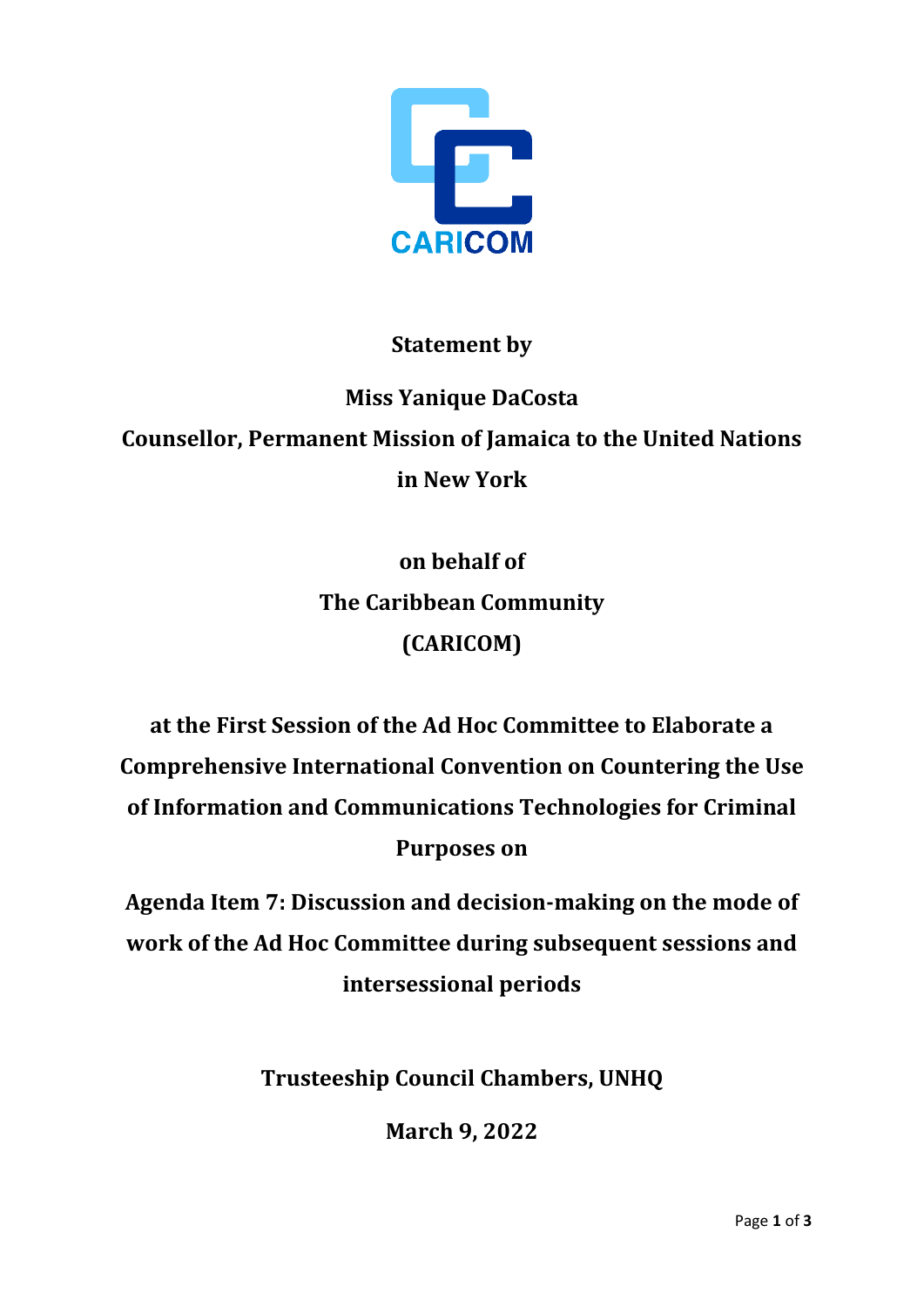## **Madame Chair,**

I have the privilege of speaking on behalf of the fourteen (14) member states of the Caribbean Community (CARICOM).

Yesterday, my delegation took the floor to express CARICOM's support for the proposed roadmap and mode of work in the spirit of compromise – and I will reiterate that this approach is not our preference.

With respect to the Second Session in Vienna, CARICOM proposed that the order of negotiations on the preamble and general provisions and the provisions on criminalization be reversed on the premise that the offences to be addressed in the provisions on criminalization would determine the terminology for which definitions would be required in the general provisions.

This proposal is logical and pragmatic – yet it was not reflected in the revised draft circulated by the Secretariat last night.

This morning, several member states took the floor expressing clear support for CARICOM's proposal. In addition, it was noted by you, Madame Chair, that only one member state expressed any objection to the revision of the order of negotiations on the chapters and primarily in relation to moving the preamble to the third session. Yet, the version of the text before us now only takes into consideration the amendment to negotiations on the preamble and not the general provisions.